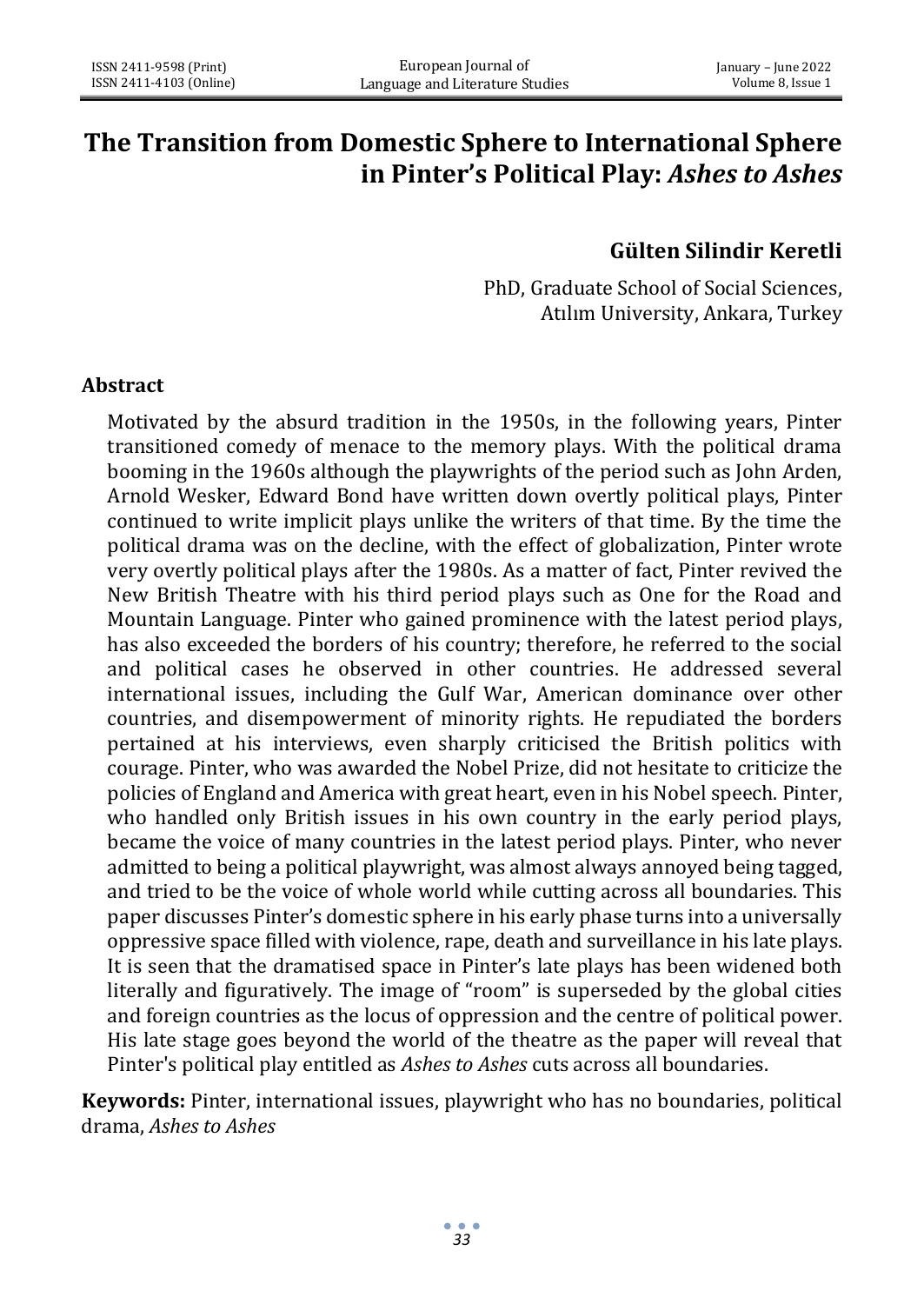# **Introduction**

Harold Pinter had almost always been credited with the theatrical movement 'Theatre of the Absurd', which is a kind of post-war playwriting, and the term was coined by a theatre critic, Martin Esslin; however, Pinter refused to be given any distinctive label. Nevertheless, many critics and scholars regarded him as an inheritor to the tradition developed by Eugene Ionesco, Samuel Beckett and the others. Pinter adopted the same style with regard to politics. Although he stated that he is indifferent to political issues and distant from politics, and though he refuses any given label, his dramatic output (earlier, middle and late stages) is marked in his earlier plays "slightly" political, in his late plays "overtly" political. Till 1980s, his own statements almost always foregrounded his distaste for politics throughout his playwriting. The tradition of post-war political theatre in Britain that covers socialism for its political vision did not appeal to Harold Pinter because Pinter did not have partisan viewpoints. Political playwrights such as John Arden and Edward Bond have considered Pinter insufficiently clear, rational, and informative in his political theatre (Billington 333-4). This is because Pinter shows little interest in class consciousness without question and identity politics rather than the other playwrights concerned in post-war British playwriting. Pinter's transition to political plays occurred at the time of other contemporary playwrights' losing pre-eminence on British stage.

It is possible to claim that all socio-political, cultural events the playwright experienced in his youth and adulthood influenced his writing style. Especially the turbulent politics in the 1980s have great impact on the spatiality of Pinter's texts and much more enlarging and globalising power politics in his plays. Therefore, the aim of the study will underline those local, narrow and limited spaces turn into enlarged, international spaces in his late plays. In addition to this, powerholders in his plays have become international from his earlier plays till his late period plays. In this sense, the concepts of space and power will be handled scrupulously in order to reveal that Pinter's slightly political plays of the 1950s pertaining to local power-space turn out to be overtly political plays after 1980s pertaining to international power-space relations.

Pinter's overtly political plays coincided with the waning of these playwrights; John Arden, Arnold Wesker, Edward Bond, David Mercer, David Hare, Howard Brenton, Howard Barker, David Edgar, Caryl Churchill (Peacock 33). This tradition of radical theatre came to an end by the time of Pinter's converting to overtly political plays. The work of writers such as John Arden, Edward Bond and Arnold Wesker had effectively been marginalized or self-marginalized in terms of the established British theatre, while characteristically Pinteresque features such as a concentration on personal anxiety, a disbelief in the existence of political solutions, a distrust of language, and a scepticism about the possibility of historical change, had permeated the playwriting of authors such as David Hare, Howard Brenton, and David Edgar (Grimes 1-3).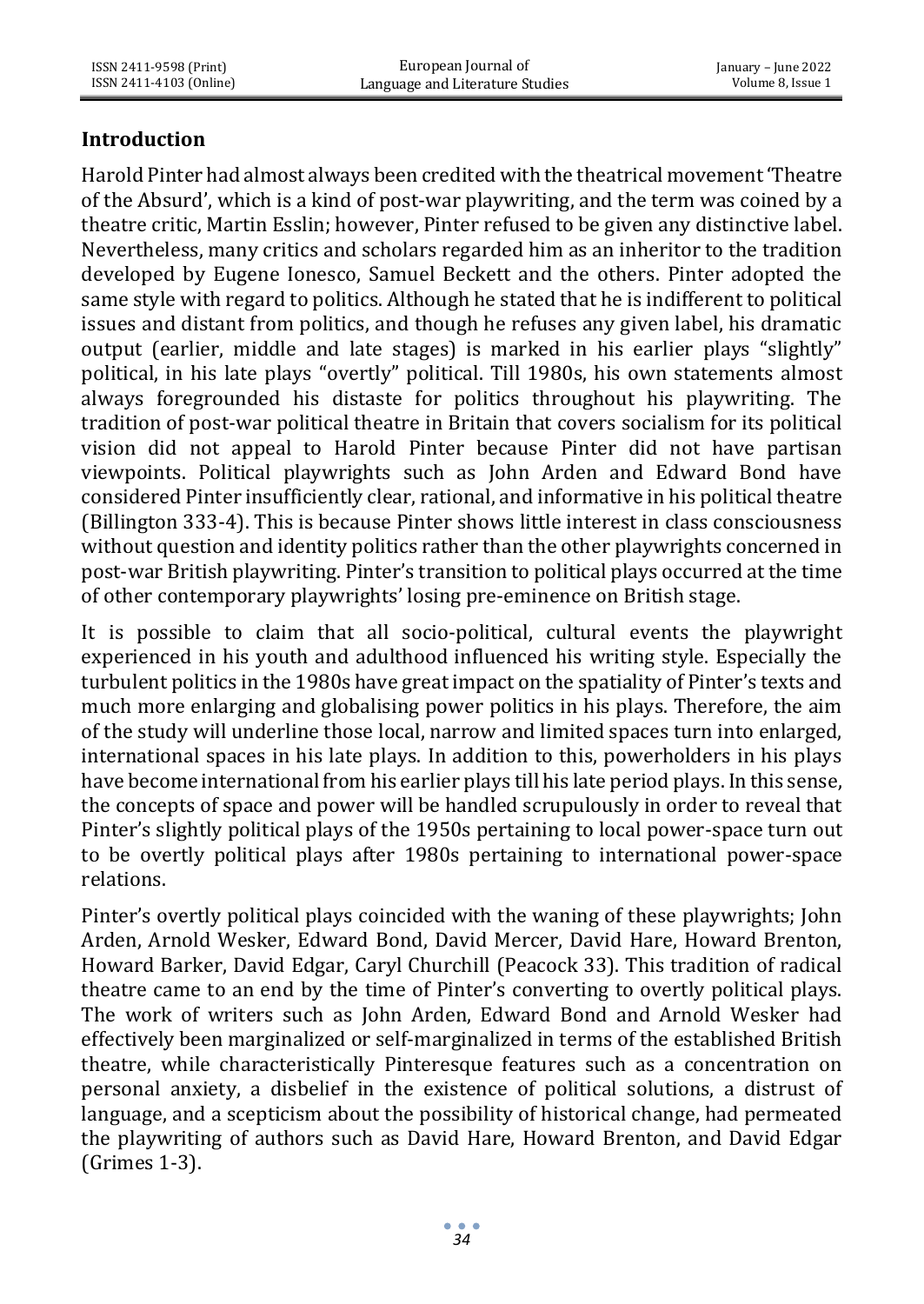Harold Pinter was born in Hackney, London borough in East End in 1930. Pinter's birth coincided with the rise of anti-Semitism movement in Europe which influenced the western part of London. Pinter's birthplace was mainly inhabited by Jewish population and upon the break of World War II, Pinter had to evacuate with others. He could return to London only in 1944. Pinter painfully recalls his return to London as the very first thing he saw was a flying bomb and sometimes when he opened the front door he found the garden in ashes and they had to evacuate constantly. Living in this environment affected Pinter's conception of the class system that was present in Britain, as well as educated him as to where the Jewish people fit into that system (Mskhaladze 390).

Pinter's life, even as a young boy was shaped by his heritage. Martin Esslin describes the East End of London where Pinter grew up as a "political battlefield" (Esslin 32). With the outbreak of World War II, Pinter was evacuated from the city. He did not return to London until he was fourteen. Mel Gussow's interview with Pinter, "A Conversation (Pause) with Pinter" discusses Pinter's youth. Pinter claims that he remembers very little about his childhood, "If you ask me to tell my childhood stories, I would find it almost impossible" (Gussow 29). Pinter's lack of memory of his youth suggests that he tried to repress a past that was too hard to forget. He claims that "I can't remember so much, but it is not actually forgotten. It exists because it has not simply gone. I carry it with me. If you really remember everything you would blow up. You can't carry the burden." (29) Pinter's reflections suggest that his need to forget his childhood led him to withhold the trauma he survived, only to have it manifest itself in his plays.

The themes that recur in his plays distinctly reflect his Jewish background. Pinter recognises that his fascination with "dominance and subservience" has become a common theme in his plays (Gale 18). The roles of the victim and the aggressor begin to emerge from Pinter's fascination with 'dominance and subservience,' suggesting that the themes in Pinter's work are associated with one particular aspect in Pinter's life, his Jewish heritage. Steven H. Gale discusses Pinter's themes, suggesting that they are all ultimately related. He makes reference to Bernard Dukore's analysis of Pinter's work, who describes Pinter's writing as "a picture of contemporary man beaten down by the social forces around him, based on man's failure to communicate with other men" (Dukore 17). The idea suggested by Dukore that Pinter's plays reflect a type of social oppression, can be traced back to Pinter's experiences in his youth.

His childhood fears deeply rooted in his psyche had a great impact on his career as a playwright. He always remained a Jewish child who had experienced World War II and was shattered and scared. His childhood memories are a leitmotif for Pinter's whole career (Mskhaladze 390).

When Pinter began his playwriting career in 1957, however, one idea was foremost in his mind as a major theme: fear. As a young Jew living through the early days of World War II, he had gone to bed afraid that he might be awakened in the night by a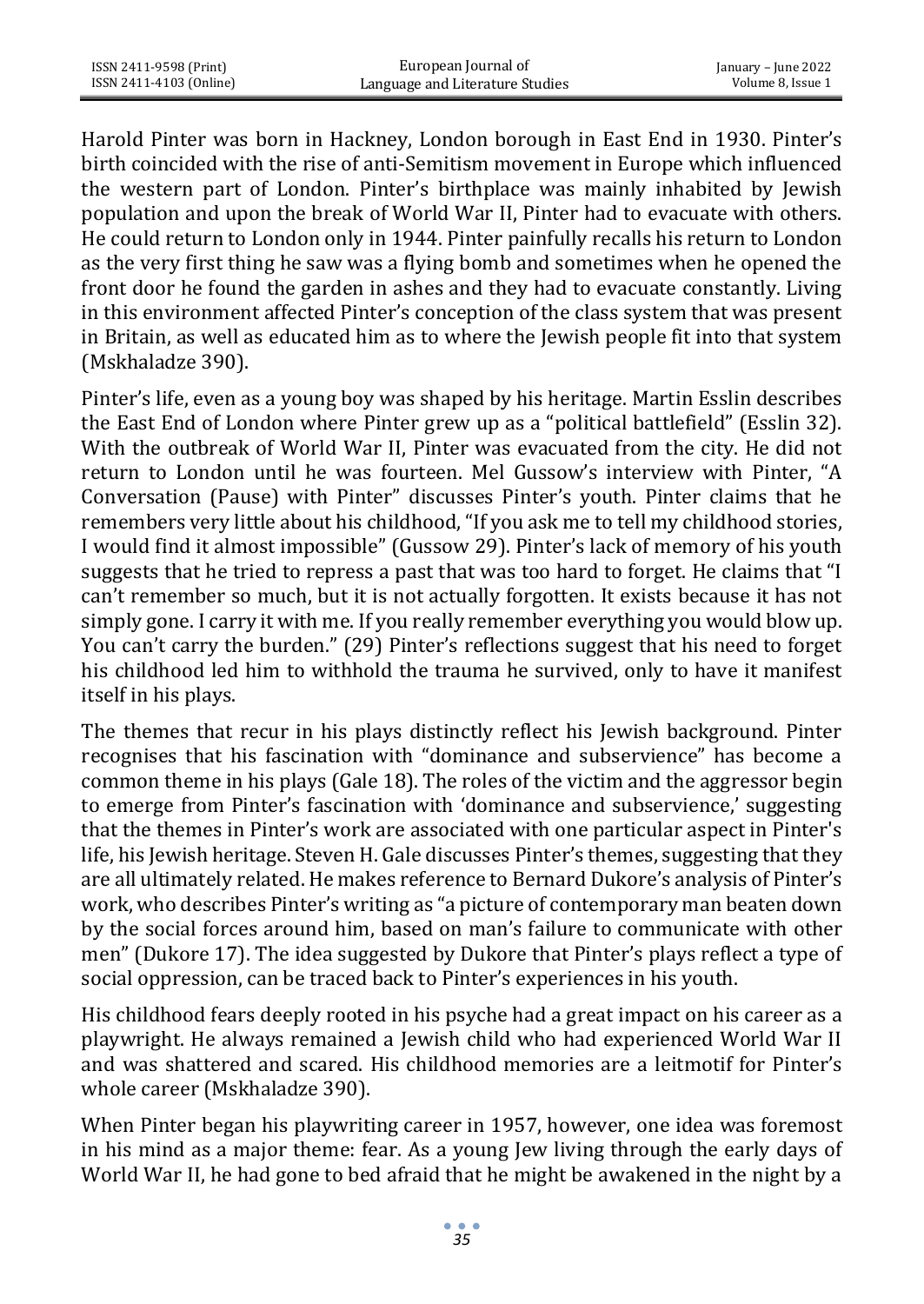knock at the door and that he and his parents would be taken forcibly from their home by unknown assailants, a vivid image drawn by the tales of Hitler's Germany (Gale 18). Pinter himself stated in interviews that he could hardly bring his childhood memories back and was unable to recall any stories whatsoever. Pinter's bad memory or absence of his childhood memories implies his unconscious will to suppress his past and escape from it. He would rather forget the type of past than remember it.

In Miriam Gross's interview, "Pinter on Pinter," Pinter discusses his suspicion of political structures and governments and the way that the government manipulates people for its own gain. His political point of view comes from his strong feeling about war. He states, "I felt very strongly about the war. And still do, if you see what I mean. After all, I wasn't a child by the time it ended; though I was when it began" (Gross 39). Pinter's reflections on war reveal that perhaps he has buried his childhood memories, only because they were too painful or difficult to live with. This repression is important to consider when analysing Pinter's work, especially since he was victim to anti-Semitism. Pinter's childhood, the most formative years of a person's life, has a strong influence on his playwriting. It is important to reiterate that many of the defining qualities of Pinter's plays are a result of the world that he grew up in. Pinter's experience as a minority Jewish person influenced his use of menace in his plays. Pinter not only uses language as a tool for creating menace, but also as a tool for survival. Pinter's plays are influenced by events and moments from his past, whether or not they are consciously recognisable. For example, his plays are noted for their use of silence and cryptic small talk. Pinter's major plays are usually set in a single room, whose occupants are threatened by forces or people whose precise intentions neither the characters nor the audience can define. Often these characters are engaged in a struggle for survival or control. It is arguable that Pinter's plays depict his lifelong awareness of the discrimination of a minority group, all due to his own victimisation as a Jewish person.

Susan Hollis Merritt notes Pinter's Jewishness in her article "Major Critics, Strategies, and Trends in Pinter Criticism." She states that Pinter's "repressed wishes and fears are extrapolated from characters' dramatized ones; his repressed ambivalence and anguish about his own Jewishness in an alien, hostile world motivates tensions and ambiguities characterizing human relationships with others in his plays" (Merritt 314).

His early plays were ones that represent a subconscious characterisation of the Holocaust. More importantly, the plays act as a political commentary on the way that power corrupts people. Pinter, if not aware during the war, would have been distinctly educated after the fall of the Nazi Regime that over two-thirds of the nine million Jewish people that lived in Europe in 1933 were dead by 1945. Although Britain was never occupied by the Nazi Regime during World War II, there was a strong anti-Semitic attitude prevalent in London, an attitude that forced the British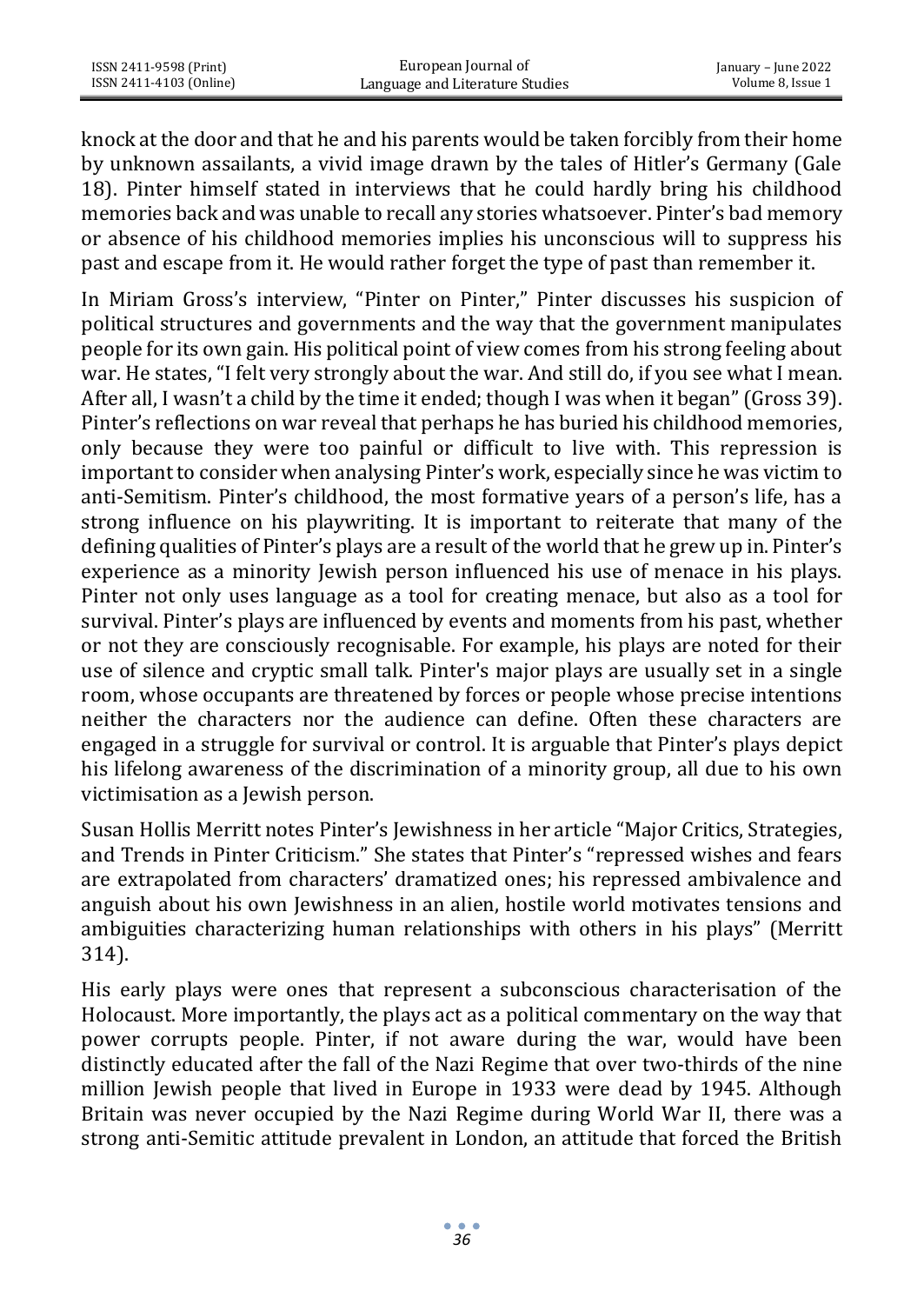Jews to live in fear as well. Pinter's experience growing up in a political minefield would later manifest itself in his work, both creatively and politically (Halwas 7).

Pinter's Jewish origin, his painful war experiences, and childhood memories played a significant role in his future political life too. He got engaged in world political events from an early age. Pinter despised Cold War policy which he officially demonstrated by the refusal of military service. He also joined apartheid movement as he shuddered against the deeds of Americans committed in Vietnam. He visited Turkey together with Arthur Miller where he witnessed an abundant number of Human Rights violations which he later publicly condemned. He also supported anti-Thatcher group who were against policies carried out by Ms. Thatcher. Pinter condemned the foreign policy of America and Britain after World War II. People did not feel safe anymore in the world they dwelt, especially after World War II. People had not forgotten holocaust horrors and their life was not secured from human evil and malice. The main causes for this cruelty were the heads of the states who did not exercise any credibility among citizens and as a result of their wrong policies more and more people were under threat. This feeling of threat was further intensified during Cold War tensions between western and eastern blocs. The world was before the threat of a Nuclear War. Naturally, within the bound of this status quo, Pinter's characters rush to rooms and spaces to keep away from hostile environment existing outside. Pinter's early plays are discreetly political. Pinter hides those political messages so delicately that on the surface it is difficult to label them as political plays. Thus during 1950-60s Pinter was never considered a political playwright. It is true that Pinter started writing plays in 1957 but the first play which is considered an overtly political was written after three decades in the 1980s. When Pinter started writing political plays, they were met by skepticism from the society. To begin with, public disapproved Pinter's decision to diverge from his traditional plays. They were doubtful about his political commitment and artistic autonomy. They believed it is not a playwright's obligation to write about politics. The public became uninterested in Pinter's play they thought it included political messages. However, what they did not realize was that Pinter's politics here did not imply making political statements praising any party politics but what he intended was to portray those malicious intents of political systems aimed at suppressing and demeaning humans. In this case, Pinter will question and cast doubt on the truth of the accepted norm of society (Mskhaladze 391).

In domestic and international politics, Britain goes through significant changes; for instance, India's declaration of independence in 1947 blemished Britain's national strength and international reputation. Furthermore, as Peacock explains, "Chinese involvement in the Korean War of 1951 and Russia's blockading of Berlin in 1947 and its invasion of Hungary in 1956 inspired fear of Communist expansionism. Finally, most threatening of all was the adoption of the atomic bomb by both East and West. By 1956, Britain was socially and politically very different from what it had been in 1939" (7). All these events taken into consideration, controlling and surveillance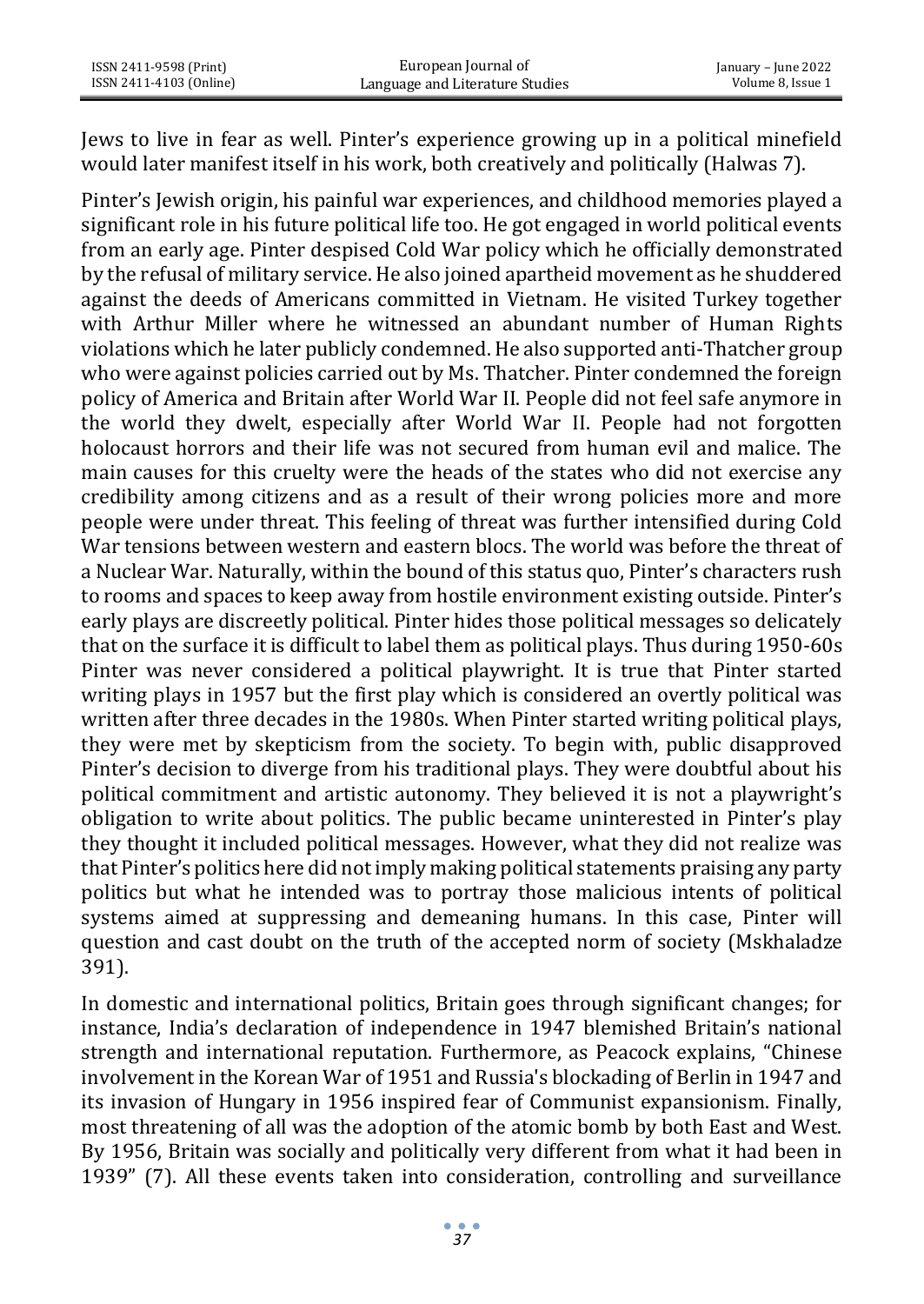become the central issues of maintaining a stable economy and creating a working welfare state in the political arena. Michel Foucault's discussion of the birth of the prison and Jeremy Bentham's design of the Panopticon will be correlated regarding the social conditions in terms of domestic and international affairs during the post-War years Britain.

Another reason Pinter's political turn is that the attacks he was subjected to in the public press were especially strong at the height of Thatcherite Britain, and the criticism he received from his scholarly admirers, were both entirely predictable. Pinter was exposed to personal and critical censure from reviewers, critics due to his public image as a politically engaged author.

The critiques of postmodern theorists have forced a crisis in locating and approaching the substance of politics. As Frederic Jameson has written, the cultural realm has explosively merged with the social, so that now, the political as a category, is dispersed throughout culture, art, philosophy, and lifestyles, rather than being traditionally found in the realms of governmental and political institutions and power relationships (48). This public level of power forms the basic thematic material of Pinter's political theatre (Grimes 3-5).

The Cold War and early post-Cold War era in which Pinter turned to politics is an ironic moment given the current status of politics, of the prospects for historical change, and even of the very notion of history. Power is always a defining element of human relationships. Indifference of others allows power and cruelty to function. Conflicts become battles for survival of identity and self, and struggles over protected, protective spaces and rooms are ever present. Victimisation, hierarchy, terror, ostracisation of individuals, and interrogations which are so close to torture intensely recur in Pinter's dramatic output since its beginnings, and they are prominent in plays not first thought political, such as *The Room, The Birthday Party* and *The Dumb Waiter.* (Grimes 6-7)

Pinter's works have travelled through time and space. As his characters are meant to be portrayed as room dwellers who secure themselves against any danger or harm in his earlier plays in the late 1950s, his characters in the 1980s moved from the domestic sphere in to the public sphere. This domestic sphere in which post-war stricken and especially Holocaust victims take shelter in order to ensure their safety is the epitome of enclosed spaces depicted by Pinter. Pinter's "rooms" represent escape from the threat, menace or any hazardous attack because the horror outside threatens their life. The menace outside is dreadful and those who hold the power are those who inflict violence. These threatening interveners in the earlier plays turn into oppressive governors in his late plays. This domestic sphere turns into a universally oppressive space filled with violence, rape, death and surveillance. In his late plays, it is seen that the dramatised space in Pinter's late plays has been widened both literally and figuratively. The image of "room" is superseded by the global cities and foreign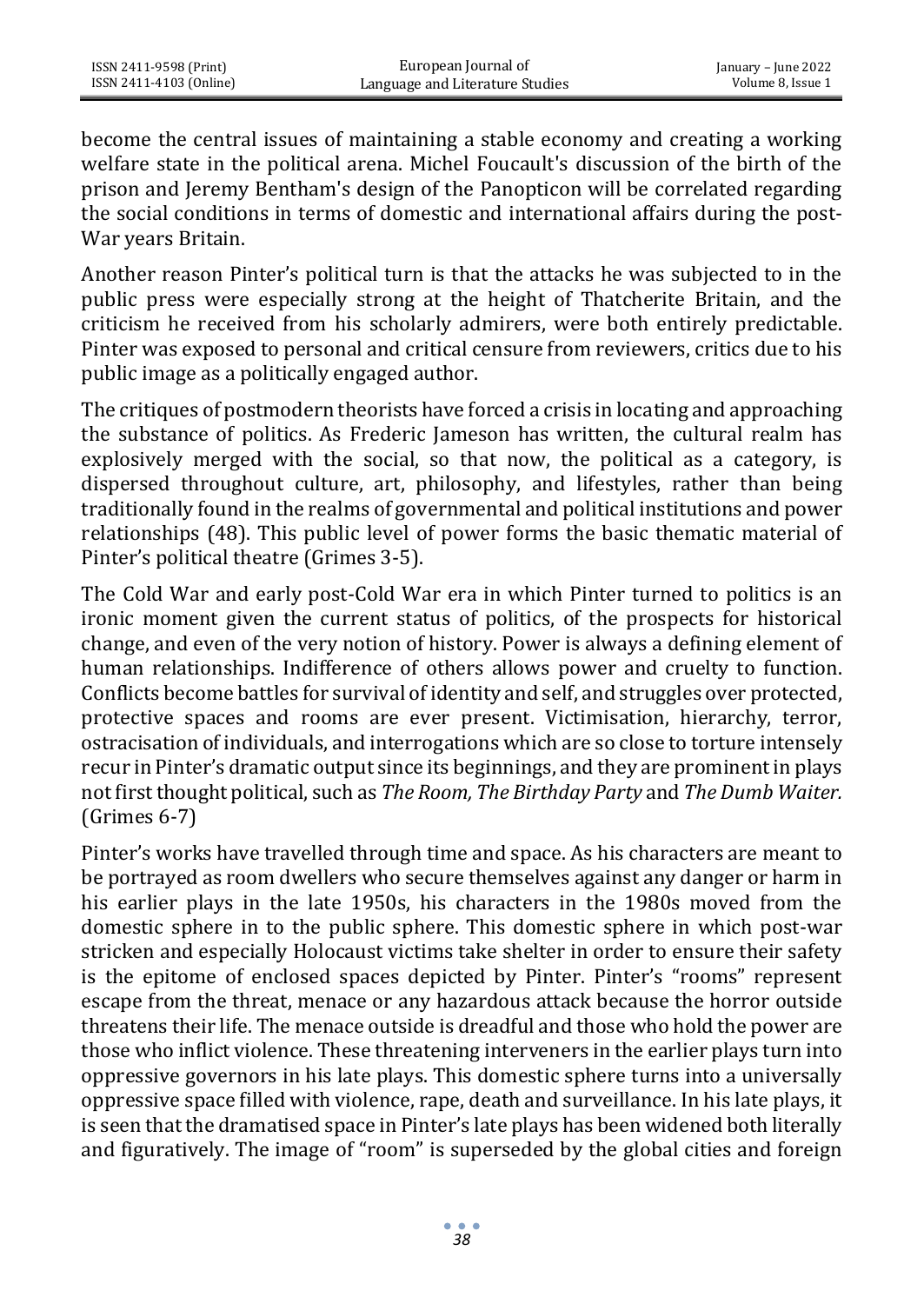countries as the locus of oppression and the centre of political power. His late stage goes beyond the world of the theatre and becomes a sharply political scene in 1980s.

#### **Discussion**

One of Harold Pinter's overtly political plays, *Ashes to Ashes* (1996), reflects the violence, political oppression and cruelty through the character of Rebecca. Her memories particularly resonate with the Holocaust and her dreamlike visions and inhumane treatments towards herself show her excessive and compulsive concern. The play occurs in the past and it shows how it constructs reality in the present. However, Rebecca's precarious memory distorts reality, and instead provides the audience with versions of different realities. This unreliability in her memory calls into question her assertion to the atrocities narrated in the play. *Ashes to Ashes*  emphasizes the brutality, violence, torture and oppression observed throughout the world history, which haunts the conscience of humanity reflected in the character of Rebecca. In this sense, the play seems to be evocative of the Holocaust as it creates the same sense of responsibility for human suffering in the past and warns the audience about the possibility of acts of oppression and violence taking place in their other countries that seem to be far away from the atrocities performed in the play. She narrates those visions to a man named Devlin, who plays the multiple roles of her husband and/or lover, therapist and torturer:

REBECCA I walked out into the frozen city. Even the mud was frozen. And the snow was a funny colour. It wasn't white. Well, it was white but there were other colours in it. It was as if there were veins running through it.And it wasn't smooth, as snow is, as snow should be. It was bumpy. And when I got to the railway station I saw the train. Other people were there.

#### *Pause*.

And my best friend, the man I had given my heart to, the man I knew was the man for me the moment we met, my dear, my most precious companion, I watched him walk down the platform and tear all the babies from the arms of their screaming mothers.

#### *Silence*.*Ashes to Ashes* in *Pinter: Plays 4*, pp. 395-433

It can be acknowledged that there is an echo of Auschwitz in the image of the 'railway station' and the 'tear[ing]' of 'the babies from the arms of their screaming mothers'. However, by having a mentally driven insane woman evoke these scenes, Pinter seems to suggest that Rebecca cannot express her suffering and also her speech indicated the sheer irrationality and meaninglessness. It is crucial in this connection is Devlin's insisting on interrogating Rebecca:

Now let me say this. A little while ago you made … shall we say … you made a somewhat oblique reference to your bloke … your lover? … and babies and mothers, et cetera. And platforms. I inferred from this that you were talking about some kind of atrocity. Now let me ask you this. What authority do you think you yourself possess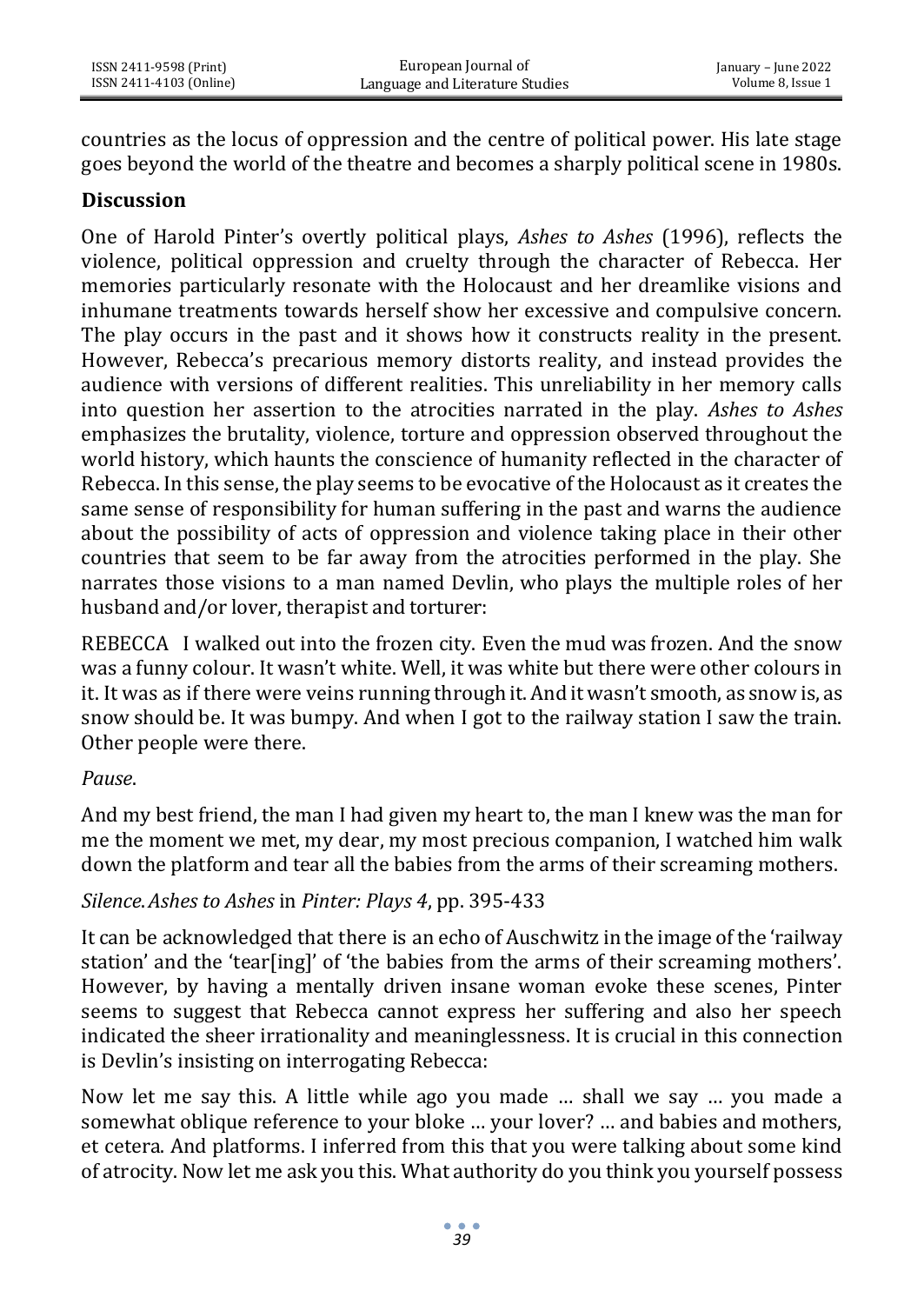which would give you the right to discuss such an atrocity? *Ashes to Ashes* in *Pinter: Plays 4*, pp. 413

Pinter here presents a sexist discourse to suffering – a gendered discourse of the response that counters the affective-feminine response of Rebecca. (Irigaray, p. xii.) Devlin subjugated Rebecca to a kind of inquiry: 'I'm compelled to ask you questions. There are so many things I don't know. I know nothing … about any of this. Nothing. I'm in the dark. I need light'. (*Ashes to Ashes* in *Pinter: Plays 4*, pp. 399) It is important to note that the masculine, or hyper-masculine, character of Devlin's interrogation entails not only a desire to master Rebecca's mind but also to conquer her body:

DEVLIN *goes to her. He stands over her and looks down at her.*

*He clenches his fist and holds it in front of her face. He puts his left hand behind her neck and grips it. He brings her head towards his fist. His fist touches her mouth*.(*Ashes to Ashes* in *Pinter: Plays 4*, pp. 428)

Pinter, who tends to create the image of a safe room, has eliminated the safe environment with violence and menace in this play. Devlin's physical aggression is here highlighted by Rebecca's pervious body, as suggested by her being not only sexually penetrated – 'So your legs were opening?'– but also psychically penetrated. *(Ashes to Ashes* in *Pinter: Plays 4*, pp. 397) She completely loses her sense of self as she identifies with one of the mothers in her visions who was forced to give away her baby:

REBECCA I took my baby and wrapped it in my shawl ECHO my shawl

REBECCA And I made it into a bundle

ECHO a bundle

[…]

REBECCA But the baby cried out

ECHO cried out

REBECCA And the man called me back

ECHO called me back

REBECCA And he said what do you have there

ECHO have there

REBECCA He stretched out his hand for the bundle

ECHO for the bundle

REBECCA And I gave him the bundle

ECHO the bundle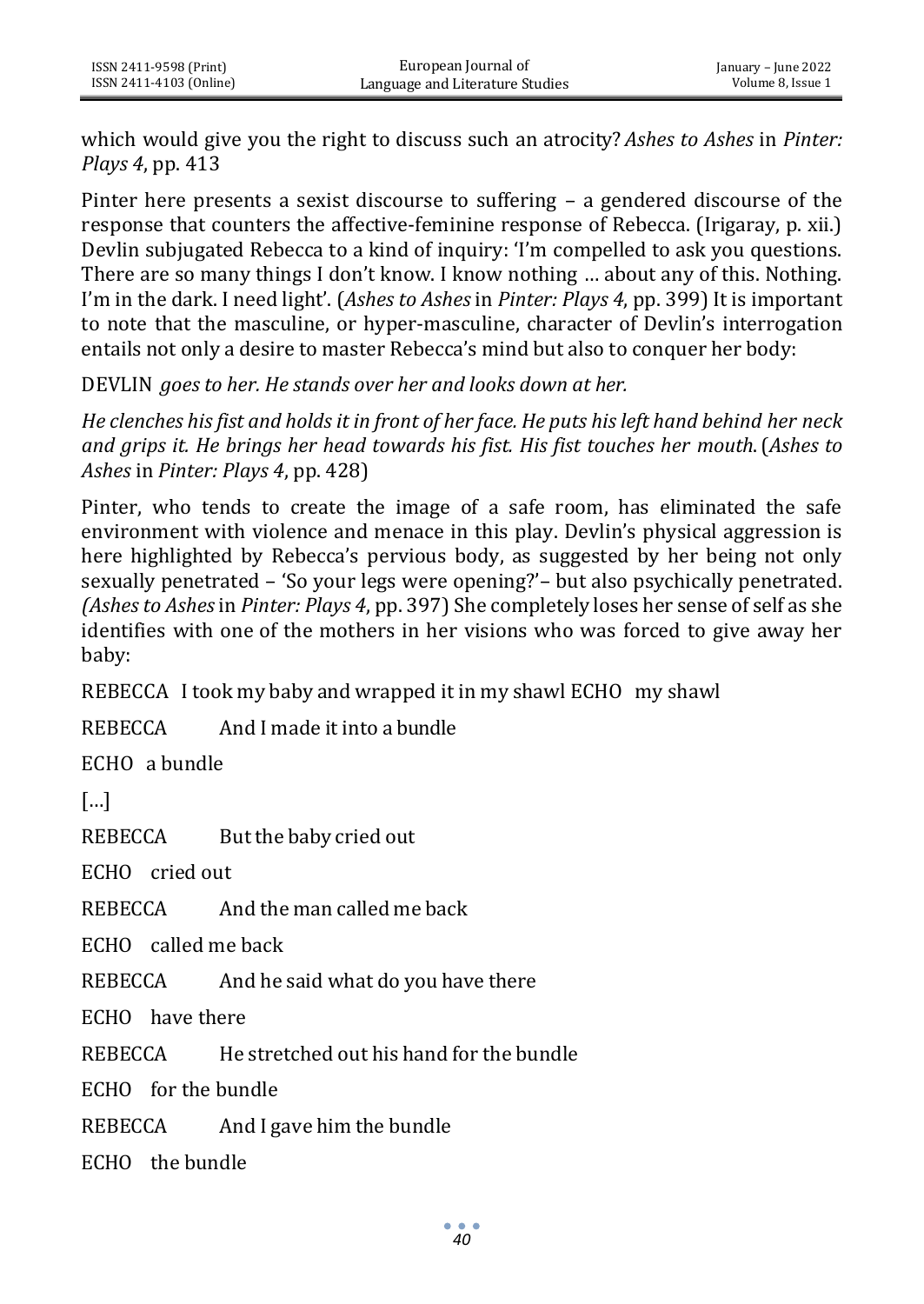# REBECCA And that's the last time I held the bundle

# ECHO the bundle

*Silence.Ashes to Ashes* in *Pinter: Plays 4*, pp. 429

By narrating this haunting vision of infantile loss in the first person, Rebecca does not so much appear to bear witness to loss as to experience it. Moreover, Pinter seems to explore feminine subjectivity as an alternative to the masculine subjectivity that so dominates the world he represents, the world of political reality. what can be observed in this feminine subjectivity is insecurity and uncertainty.

# **Conclusion**

In *Ashes to Ashes*, Pinter goes beyond time and space, not only limited to England, but also reveals the occupation of citizens of Jewish origin living in European lands, and the spiritual and psychological movements of the people of that period of the brutality experienced in the 1945s. In addition, Pinter, who has generally transitioned to the public sphere in his political plays, has moved away from the domestic sphere and has begun to focus on global themes in international space. The holocaust, which had an impact on people with the effects of the Second world war, induced deliriums and delusions on people and Pinter portrayed these effects with pauses in his plays and memories that cannot be distinguished whether they are real or illusory.

### **References**

- [1] Primary Reading
- [2] Pinter, Harold. *Ashes to Ashes* in *Harold Pinter: Plays 4.* Faber and Faber, 2012 [1996], pp. 395-433.
- [3] Secondary Sources
- [4] Billington, Michael. *The Life and Work of Harold Pinter*. Faber and Faber, 1996.
- [5] Dukore, Bernard F. *Harold Pinter Modern Dramatists*. Macmillan International Higher Education, 2016.
- [6] *Esslin, Martin. Pinter the Playwright.* Methuen Publishing Ltd, 2000.
- [7] Gale, Steven H. *Butter's Going Up: A Critical Analysis of Harold Pinter's Work*. Duke University, 1977
- [8] Gussow, Mel. "A Conversation (Pause) with Harold Pinter." *Critical Essays on Harold Pinter.* Edited by Steven H. Gale, G.K. Hall&Co, 1990, pp. 15-34.
- *[9]* Grimes, Charles Vincent. *A Silence Beyond Echo: Harold Pinter's Political Theatre,* 1999. New York University, PhD Dissertation. *ProQuest Dissertations and Theses.*
- *[10]* Gross, Miriam. "Pinter on Pinter." *Critical Essays on Harold Pinter.* Edited by Steven
- [11] H. Gale, G.K. Hall&Co, 1990, pp. 37-44.
- [12] 9. Halwas, Andrea. *A knock at the door: Politics in the Plays of Harold Pinter. 2007.*